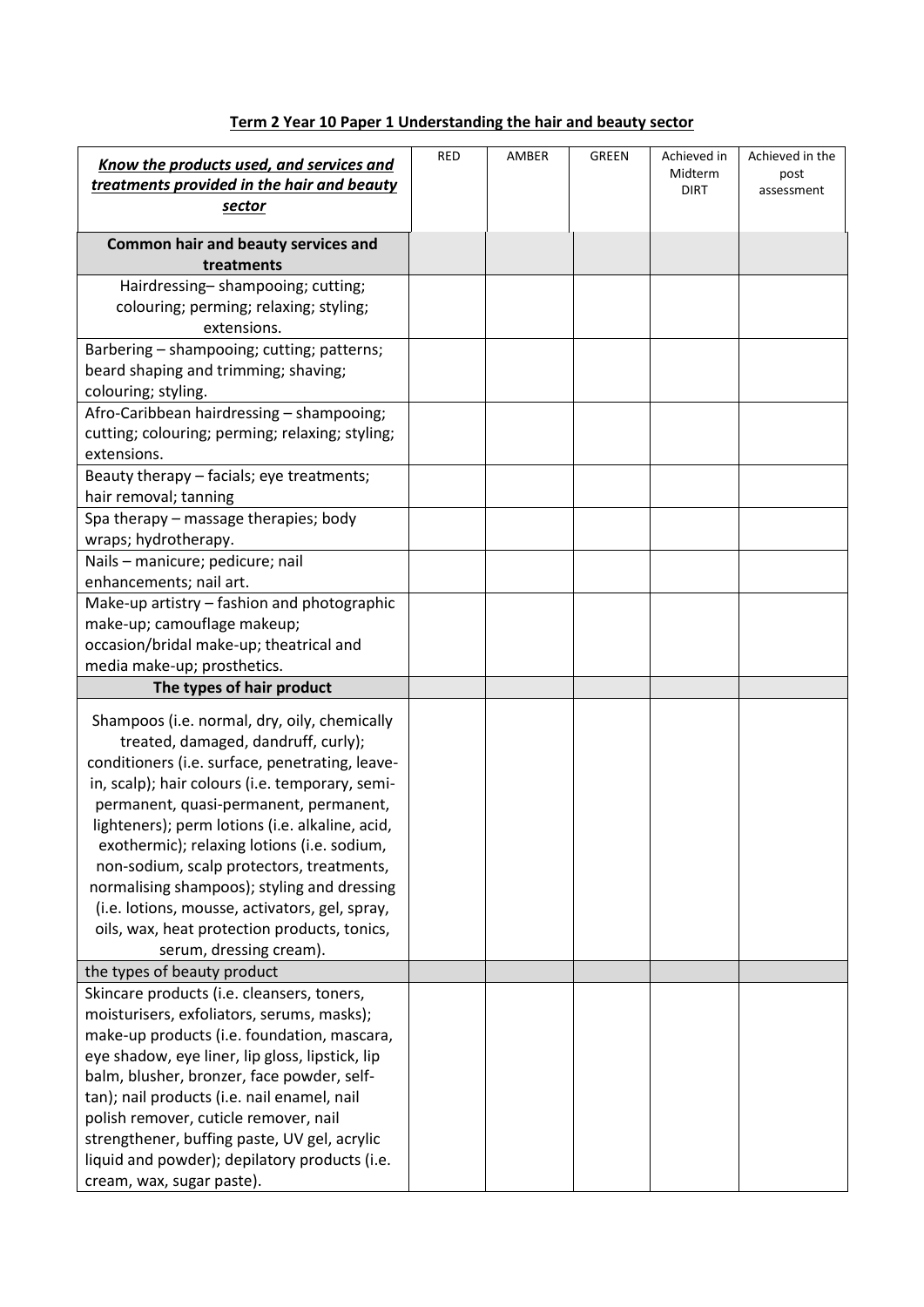| Health, safety, hygiene and legislation       |  |  |
|-----------------------------------------------|--|--|
| Health, safety and hygiene - sanitisation;    |  |  |
| sterilisation; cross-infection; disinfection; |  |  |
| personal protective equipment; potentially    |  |  |
| infectious conditions; definitions and        |  |  |
| application to hair and beauty.               |  |  |
| Key consumer and retail legislation - Trades  |  |  |
| Descriptions Act, Data Protection Act;        |  |  |
| examples of adhering to Acts in hair and      |  |  |
| beauty.                                       |  |  |

| Grading            | I can                                                                                                                                                                                                                                                                                                                                                                                                                                                                                                     | Prove it!                                                                                                                                                                                                                                                   |  |  |
|--------------------|-----------------------------------------------------------------------------------------------------------------------------------------------------------------------------------------------------------------------------------------------------------------------------------------------------------------------------------------------------------------------------------------------------------------------------------------------------------------------------------------------------------|-------------------------------------------------------------------------------------------------------------------------------------------------------------------------------------------------------------------------------------------------------------|--|--|
|                    | I can analyse - I can produce a supported argument<br>or conclusion on a subject by breaking the subject<br>into suitable parts, based on the question.<br>Investigate the main ideas and support with<br>evidence before coming to a reasoned comment or<br>conclusion.                                                                                                                                                                                                                                  |                                                                                                                                                                                                                                                             |  |  |
| <b>Distinction</b> |                                                                                                                                                                                                                                                                                                                                                                                                                                                                                                           |                                                                                                                                                                                                                                                             |  |  |
|                    | Arguments that support the statement. Why<br>$\bullet$<br>is it correct?                                                                                                                                                                                                                                                                                                                                                                                                                                  |                                                                                                                                                                                                                                                             |  |  |
| 80%                | Arguments against the statement? Why is it<br>$\bullet$<br>incorrect? Suggest a minimum of two<br>alternative options explaining how they<br>would impact differently.<br>Overall do you agree or disagree with the<br>$\bullet$<br>statement and why? Use evidence to back up<br>your points.<br>I can justify-Give a reasoned explanation for actions<br>or decisions made.<br>8 or 10 mark questions are also often case study<br>questions or questions that require you to use<br>specific examples. | 1)<br>Describe the two different types<br>of business ownership and<br>analyse the advantages and<br>disadvantages of each one<br>2)<br>Justify the importance of skills<br>and attributes                                                                  |  |  |
| <b>Merit</b>       | I can compare two or more factors using detailed<br>evidence to back up my comparison. I make sure I<br>explain how they will impact differently. State the<br>similarities and differences between two things.<br>Discuss the relevance or consequences of these<br>similarities and/ or differences, and comment on<br>which is preferable.<br>I can assess- Decide the quality, performance, value<br>or utility of something.                                                                         | 1) Assess the importance of<br>sterilisation within the hair and<br>beauty industry.<br>2) Explain why a hairdresser<br>should wear disposable gloves<br>when perming hair.<br>Compare and contrast the<br>differences between a beauty<br>salon and a spa. |  |  |
|                    | I can explain by making a subject clear to someone<br>by adding more detail and relevant facts and by<br>accounting for the purposes or reasons.                                                                                                                                                                                                                                                                                                                                                          | [4 marks]                                                                                                                                                                                                                                                   |  |  |